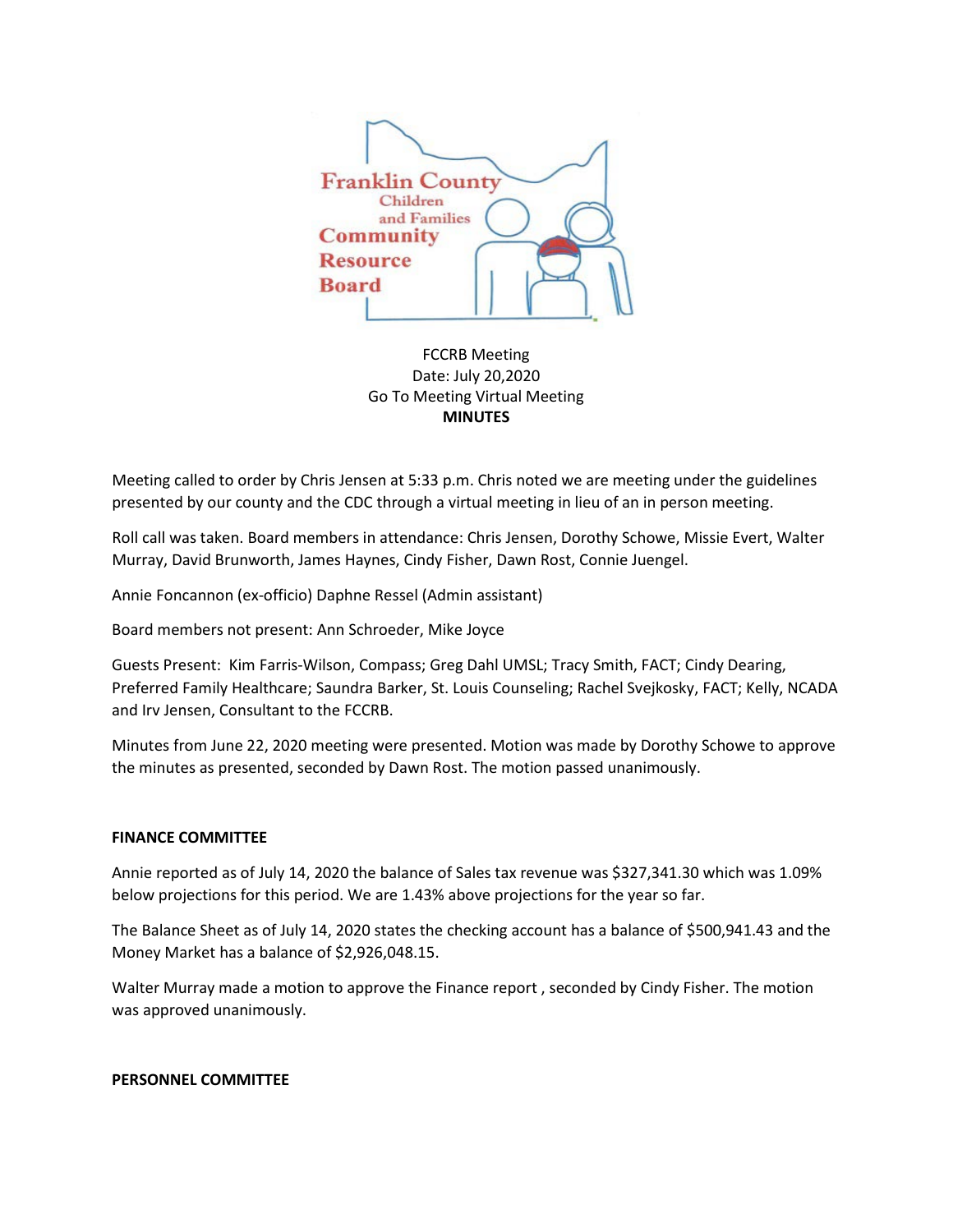Annie is waiting for response to LAGERS application. Annie has contacted Franklin County to find out what their elections are so if the FCCRB elects to move forward, they can do so in line with community standards and norms. She hopes to have all relevant information before the next meeting so the personal committee can meet.

## **SELECTION AND REVIEW COMMITTEE**

No report

### **MARKETING COMMITTEE**

Irv reported Exceptional Equestrians was this month's spotlight.

Annie continues to work on Facebook and other Social Media outlets. This past month she pushed a post related to Preferred Family Health Care's outreach efforts to youth.

### **OLD BUSINESS**

Policy and Procedure Changes – nothing new to report related to policy and procedure updates.

Auditors are currently working on 2015. No updates as of today.

Annie has the banking proposal completed, legal notice has been submitted to local newspapers, RFP has been placed on website with due date end of July. Bank of Sullivan, Bank of Washington and Bank of Franklin County have submitted RFPs. Irv continues to help Annie with contacts. Annie noted she was contacted by Bank of Sullivan and the money market interest rate is going down.

### **NEW BUSINESS**

Annie received an email from Lisa Bell with a proposal related to School-Based Mental Health Services and those who are being home schooled due to concerns over COVID 19. Annie with make clear to the school districts to make referrals even when the student is home schooled.

Annie presented new logo ideas related to the new building as well as overall branding. The board decided they would like to see three or so logo ideas to pick from at next meeting.

### **Executive Directors Report**

Annie continues to meet virtually with all providers.

BHR working on Children Psych project will discuss more at August System of Care meeting. Apparently, no Pediatricians in Franklin County are currently using the program.

Fall Institute is still on for November 6, 2020.

Franklin County Service Providers still meeting by ZOOM.

### **Announcements**

Annie will be on vacation the  $1<sup>st</sup>$  week of August.